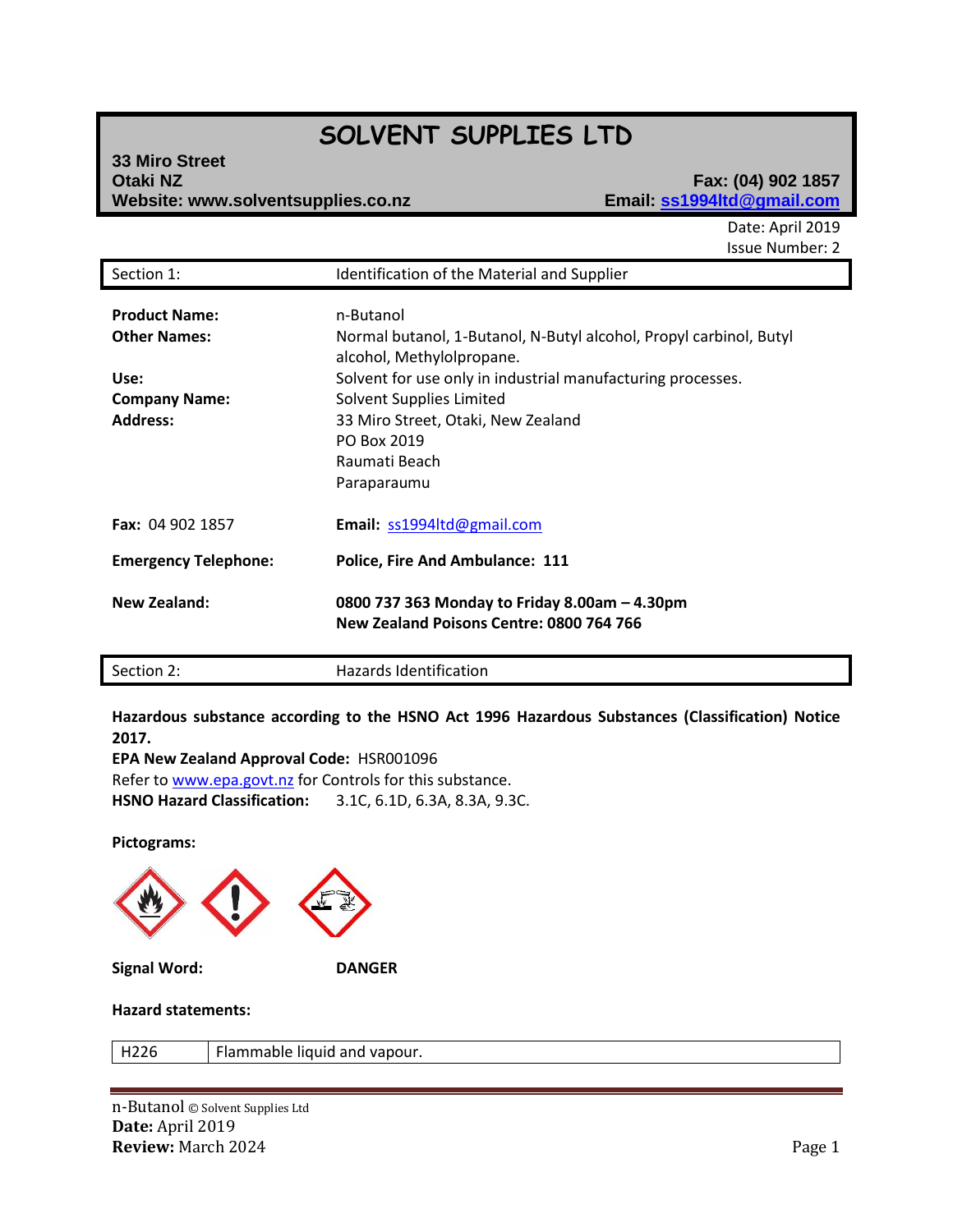| H302 | Harmful if swallowed.               |
|------|-------------------------------------|
| H312 | Harmful if in contact with skin.    |
| H315 | Causes skin irritation.             |
| H318 | Causes serious eye damage.          |
| H332 | Harmful if inhaled.                 |
| H433 | Harmful to terrestrial vertebrates. |

#### **Precaution Statements**

| P102             | Keep out of reach of children.                                       |
|------------------|----------------------------------------------------------------------|
| P210             | Keep away from heat/sparks/open flames/hot surfaces. No smoking.     |
| P233             | Keep container tightly closed.                                       |
| P240             | Ground/bond container and receiving equipment.                       |
| P241             | Use explosion-proof electrical/ventilating/lighting equipment.       |
| P242             | Use only non-sparking tools.                                         |
| P243             | Take precautionary measures against static discharge.                |
| P261             | Avoid breathing vapours.                                             |
| P <sub>264</sub> | Wash hands thoroughly after handling.                                |
| P <sub>270</sub> | Do not eat, drink or smoke when using this product.                  |
| P <sub>273</sub> | Avoid release to the environment.                                    |
| P280             | Wear protective clothing, gloves and protective eye/face protection. |

#### **Response Statements:**

| P301+P310 | If swallowed: Immediately call a Poison Centre or a doctor.                                   |
|-----------|-----------------------------------------------------------------------------------------------|
| P330      | Rinse mouth.                                                                                  |
| P302+P352 | If on skin: Wash with plenty of soap and water.                                               |
| P312      | Call a Poison Centre or a doctor if you feel unwell.                                          |
| P363      | Wash contaminated clothing before reuse.                                                      |
| P332+P313 | If skin irritation occurs: Get medical advice.                                                |
| P304+P340 | If inhaled: Remove to fresh air and keep at rest in a position comfortable for breathing.     |
| P305+P351 | If in eyes: rinse cautiously with water for several minutes. Remove contact lenses if present |
| +P338     | and easy to do so. Continue rinsing.                                                          |
| P310      | Immediately call a Poison Centre or doctor.                                                   |
| P370+P378 | In case of fire: Use water fog or mist or alcohol-resistant foam.                             |

#### **Storage Statement:**

| P403+P235 | Store in well ventilated place. Keep cool. |
|-----------|--------------------------------------------|
|           |                                            |

## **Disposal Statement:**

Section 3: Composition/Information on Ingredients

**Chemical Ingredient: CAS No: % w/w**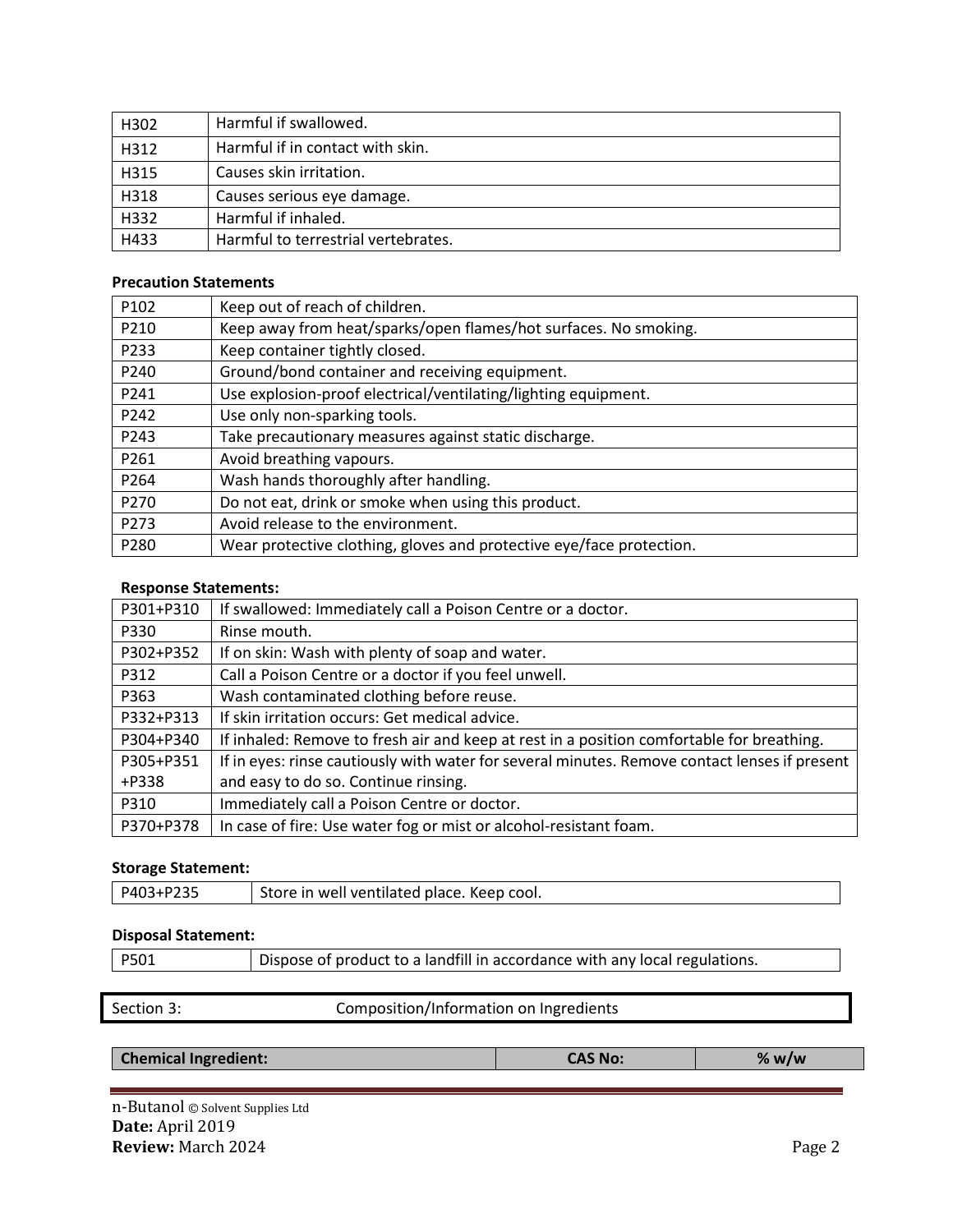| <br>-- - -<br>∍uld∏u. | $\sim$ $\sim$<br>74<br><u>JUJ</u> | 100 |
|-----------------------|-----------------------------------|-----|
|                       |                                   |     |

Section 4: First Aid Measures

Consult the National Poisons Centre (0800 POISON: 0800 764 766) or a doctor in every case of suspected poisoning. If medical advice is needed, have product container or label at hand.

| Ingestion:                 | Rinse mouth with water. Do NOT induce vomiting. Call a POISON CENTRE or<br>doctor immediately for advice. If vomiting occurs spontaneously, keep head |
|----------------------------|-------------------------------------------------------------------------------------------------------------------------------------------------------|
|                            | below hips to prevent aspiration.                                                                                                                     |
| Inhalation:                | Move person to fresh air and keep warm and at rest until recovered. Call a Poison                                                                     |
|                            | Centre or doctor for advice or take to local medical facility if person feels unwell.                                                                 |
|                            | If breathing is difficult, give oxygen.                                                                                                               |
| Skin:                      | Remove immediately all contaminated clothing. Wash affected area with plenty                                                                          |
|                            | of water followed by soap and water. Get medical advice if person feels unwell                                                                        |
|                            | or irritation occurs. Wash contaminated clothing before reuse.                                                                                        |
| Eyes:                      | Hold eyes open and rinse continuously with water for several minutes. Remove                                                                          |
|                            | contact lenses if present and easy to do after the first 5 minutes. Continue rinsing                                                                  |
|                            | for at least 15 minutes. Get medical attention.                                                                                                       |
| <b>Notes to Physician:</b> | Treat symptomatically. Potential for chemical pneumonitis. Consider gastric                                                                           |
|                            | lavage with protected airway.                                                                                                                         |

| Section 5: | <b>Fire Fighting Measures</b> |
|------------|-------------------------------|
|            |                               |

| <b>Extinguishing Media:</b>          | Use water fog or mist or alcohol resistant foam. Use dry chemical powder,<br>carbon dioxide, sand or earth for small fires only. Do not use water in a<br>jet. |  |
|--------------------------------------|----------------------------------------------------------------------------------------------------------------------------------------------------------------|--|
| <b>Fire &amp; Explosion Hazards:</b> | Above the flashpoint, vapour-air mixtures are explosive. In case of fire,                                                                                      |  |
|                                      | avoid breathing smoke. Prevent extinguishing water from getting into the<br>aquatic environment.                                                               |  |
|                                      |                                                                                                                                                                |  |
| <b>Specific Hazards:</b>             | Vapour is heavier than air and will spread across the ground and distant                                                                                       |  |
|                                      | ignition is possible. Cool fire exposed containers by spraying with water.                                                                                     |  |
| Fire-fighting equipment:             | Wear self-contained breathing apparatus and personal protection                                                                                                |  |
|                                      | clothing.                                                                                                                                                      |  |

| Section 6: | <b>Accidental Release Measures</b> |
|------------|------------------------------------|
|            |                                    |

|         | Wear personal protective equipment. Avoid contact with skin and eyes. Flammable liquid    |
|---------|-------------------------------------------------------------------------------------------|
|         | and vapours. Shut off leak if safe to do so. Remove or isolate ignition sources. Take     |
|         | precautions against static discharge. Bound or ground (earth) all equipment. Use non-     |
|         | sparking tools. Ventilate contaminated area. Isolate hazard area and keep unnecessary and |
|         | unprotected people away from area. Stay upwind and keep out of low lying areas.           |
| Spills: |                                                                                           |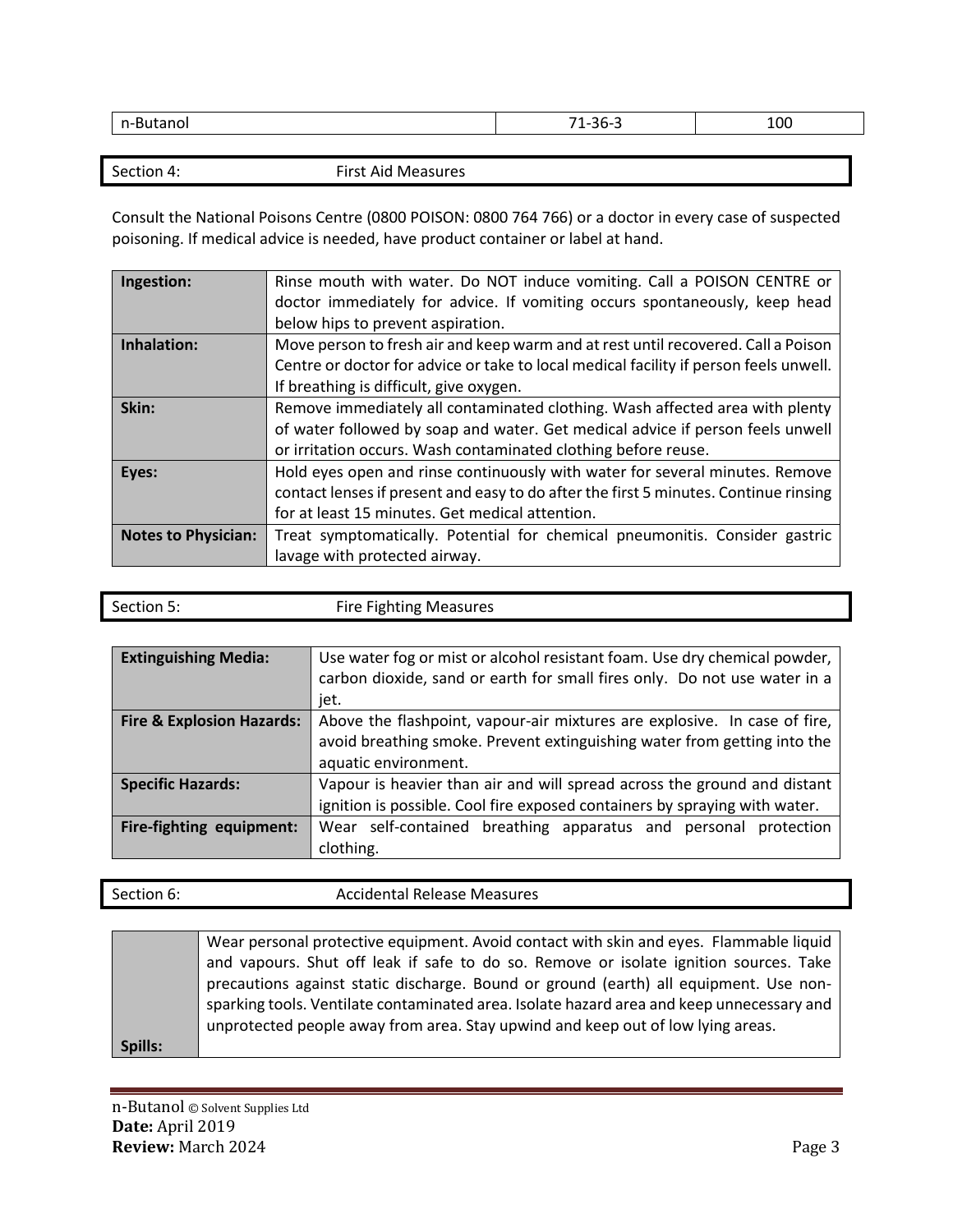|                  | Contain spill. Avoid run off into drains and sewers. Do not contaminate watercourses or<br>the ground.                                                                                                                                                                                                                            |
|------------------|-----------------------------------------------------------------------------------------------------------------------------------------------------------------------------------------------------------------------------------------------------------------------------------------------------------------------------------|
|                  | For large spills (more than a drum): Recover liquid and transfer by mechanical means to<br>labeled salvage tank that can be sealed for recovery or disposal of product. Do not flush<br>away residues with water. Allow residues to evaporate. Remove any contaminated soil and<br>dispose of safely by waste management company. |
|                  | For small spills: Absorb with an appropriate material e.g. vermiculite, and dispose of waste<br>safely in a labeled sealed container for recovery or disposal.                                                                                                                                                                    |
|                  | If contamination of drains, sewers or water ways occurs immediately notify Emergency<br>Services (111).                                                                                                                                                                                                                           |
| <b>Disposal:</b> | Dispose of contaminated waste or product to a solvent recycling facility or to an approved<br>landfill in accordance with local regulations.                                                                                                                                                                                      |

| Section 7:                   | Handling and Storage                                                                                                                                                                                                                                                                                                                                                                                                                                                                                                                                                                                                                                                                                                                                                     |
|------------------------------|--------------------------------------------------------------------------------------------------------------------------------------------------------------------------------------------------------------------------------------------------------------------------------------------------------------------------------------------------------------------------------------------------------------------------------------------------------------------------------------------------------------------------------------------------------------------------------------------------------------------------------------------------------------------------------------------------------------------------------------------------------------------------|
|                              |                                                                                                                                                                                                                                                                                                                                                                                                                                                                                                                                                                                                                                                                                                                                                                          |
| Handling:                    | Flammable liquid and vapour. Read label before use. Keep container closed<br>when not in use. Use only in well ventilated areas. No smoking. Avoid<br>breathing vapours or direct contact with product. Wear personal protective<br>equipment. Wash hands and exposed skin after handling. Do not eat, drink or<br>smoke while using.<br>Remove ignition sources. Avoid sparks. Electrostatic charge may be generated<br>during pumping with risk of fire. Restrict the line viscosity to avoid generation<br>of electrostatic discharge ( $\leq 1$ m/sec until fill pipe submerged to twice its<br>diameter, then $\leq$ 7m/sec). Take precautions to use bonded or grounded<br>(earthed) equipment. Do not use compressed air for filling, discharging or<br>handling. |
| Storage:                     | Ensure all storage areas have adequate fire-fighting equipment. Store<br>securely in closed original container in a cool, dry well ventilated place away<br>from sunlight, ignition sources, heat, incompatible substances, aerosols, other<br>flammables, oxidizing agents and corrosives. Keep out of the reach of children<br>and away from food, drink and animal foodstuffs.<br>Vapour heavier than air. Take precautions to avoid accumulation of vapours<br>in pits and confined spaces.                                                                                                                                                                                                                                                                          |
| Recommended                  | For containers or container linings, use mild steel or stainless steel. For                                                                                                                                                                                                                                                                                                                                                                                                                                                                                                                                                                                                                                                                                              |
| <b>Materials:</b>            | container paints, use epoxy paint or zinc silicate paint.                                                                                                                                                                                                                                                                                                                                                                                                                                                                                                                                                                                                                                                                                                                |
| <b>Unsuitable Materials:</b> | Not specified.                                                                                                                                                                                                                                                                                                                                                                                                                                                                                                                                                                                                                                                                                                                                                           |
|                              |                                                                                                                                                                                                                                                                                                                                                                                                                                                                                                                                                                                                                                                                                                                                                                          |

Section 8: **Exposure Controls/Personal Protection** 

### **Health Exposure Guidelines:**

NZ Workplace Exposure Standards (WES) has been set for components in this product.

1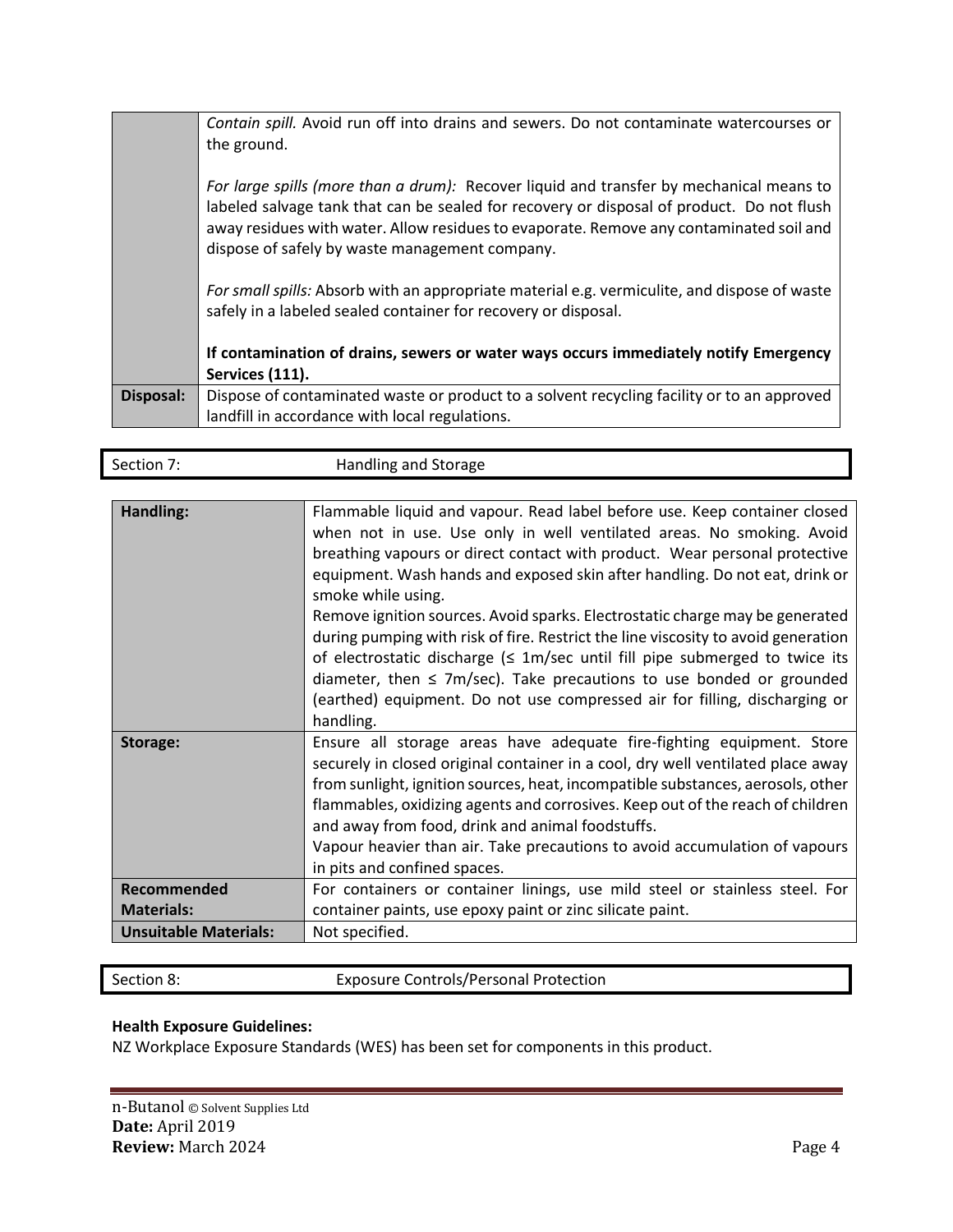| <b>NAME:</b>     | WES-TWA:                                | <b>WES-STEL:</b> |
|------------------|-----------------------------------------|------------------|
| I n-Butanol sкім | 50 ppm (150 mg/m <sub>3</sub> ) ceiling |                  |

#### **Biological Exposure Indices: -**

| <b>Engineering Controls:</b>                          | Use only in well ventilated area. A half-face filter mask suitable for organic<br>gases and vapours is recommended. Otherwise, use a full-face mask. Where<br>air filtering respirators are unsuitable (e.g. air borne concentrations are high<br>risk or oxygen deficiency, confined space) use positive pressure breathing<br>apparatus. |
|-------------------------------------------------------|--------------------------------------------------------------------------------------------------------------------------------------------------------------------------------------------------------------------------------------------------------------------------------------------------------------------------------------------|
| <b>Personal Protective</b><br><b>Equipment (PPE):</b> | Wear protective clothing. Safety shoes or boots need to be chemically<br>resistant. Wear appropriate chemical resistant gloves e.g. PVC or Viton may<br>be suitable. Wear chemical goggles if splash or aerosol/mist exposure risk.<br>Refer to the relevant AS/NZ Standards for appropriate personal protective<br>equipment.             |

| Section 9: |  |
|------------|--|
|            |  |

Physical and Chemical Properties

| Property                                | <b>Unit of Measurement</b> | <b>Typical Value</b>     |
|-----------------------------------------|----------------------------|--------------------------|
| Appearance:                             |                            | Clear, colourless liquid |
| Odour:                                  |                            | Sweet, pungent           |
| <b>Odour Threshold:</b>                 |                            | Not available            |
| pH:                                     |                            | Not applicable           |
| Melting Point/Freezing Point:           | °C                         | -89                      |
| <b>Boiling Point/Boiling Range:</b>     | °C                         | 117                      |
| Flash Point:                            | °C                         | 38                       |
| Flammability:                           | Solid, gas                 | Not applicable           |
| Upper/lower flammability limits in air: | %v/v                       | 1.4 to 11.2              |
| Vapour Pressure @ 20°C:                 | kPa                        | 5                        |
| Vapour Density:                         | $air = 1$                  | 3                        |
| Relative Density @20°C:                 | $g$ / $cc$                 | 0.81                     |
| Solubility in Water:                    |                            | Partially miscible       |
| Partition coefficient:                  | n-octanol/water            | Not available            |
| Auto-ignition temperature:              | °C                         | Not available            |
| Decomposition temperature:              | °C                         | Not available            |
| Dynamic viscosity                       | mPa.s @ 20°C               | Not available            |
| Volatile organic carbon content:        |                            | Not available            |
| Evaporation rate:                       | nBuAc=1                    | Not available            |

Section 10: Stability and Activity

| Stability:                  | If Stable under normal conditions of storage and use.       |
|-----------------------------|-------------------------------------------------------------|
| <b>Conditions to avoid:</b> | Avoid heat, sparks, open flames and other ignition sources. |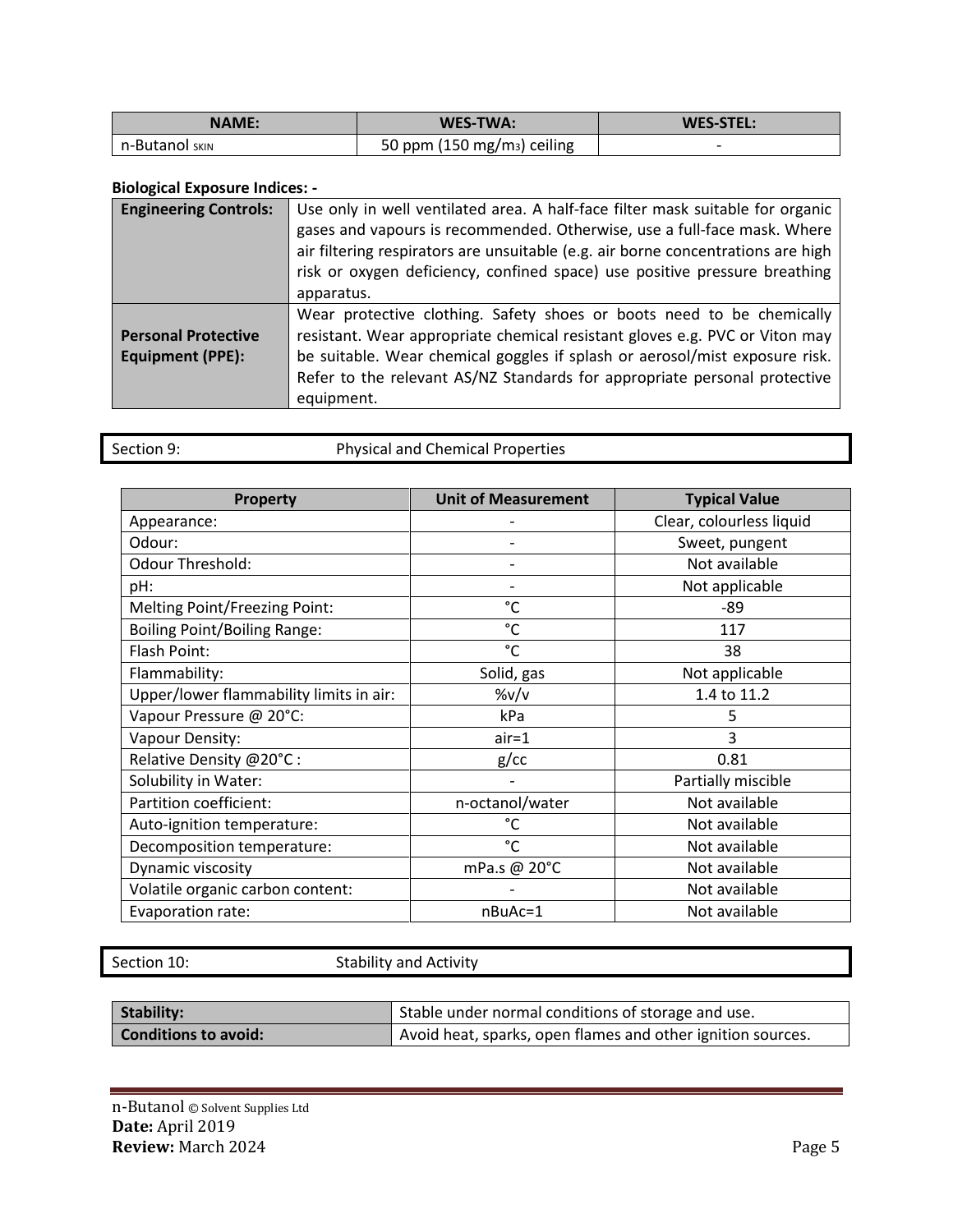| Incompatibility (materials to avoid):   | Strong oxidizing agents, reducing agents, slightly reactive with<br>organic materials, acids, alkalis.                                           |
|-----------------------------------------|--------------------------------------------------------------------------------------------------------------------------------------------------|
| <b>Hazardous decomposition product:</b> | Dependent on conditions under which the decomposition<br>occurs; gases (carbon monoxide, carbon dioxide and other<br>compounds) will be evolved. |
| Hazardous polymerization:               | Not known to occur.                                                                                                                              |

| Section 11: | <b>Toxicological Information</b> |
|-------------|----------------------------------|
|             |                                  |
|             |                                  |

**Potential Health effects:** This section includes possible adverse effects which could occur if this product is not handled in the recommended manner.

| <b>Acute Toxicity:</b>                      | Harmful if swallowed, inhaled or in contact with skin. Symptoms of       |
|---------------------------------------------|--------------------------------------------------------------------------|
|                                             | exposure may include headache, nausea, fatigue and dizziness.            |
| <b>Aspiration Hazard:</b>                   | Not classified with aspiration hazard, however aspiration into the lungs |
|                                             | can cause chemical pneumonitis which can be fatal.                       |
| <b>Respiratory Irritation:</b>              | Inhalation of vapours may be irritating to the respiratory system.       |
| <b>Skin Corrosion/Irritation:</b>           | Skin irritant. May be absorbed through skin.                             |
| <b>Serious</b><br>Eye                       | Severely irritating to the eyes. Symptoms can include burning sensation, |
| Damage/Irritation:                          | redness, swelling and/or blurred vision.                                 |
| <b>Respiratory</b><br><b>Skin</b><br>or     | Not classified.                                                          |
| Sensitization:                              |                                                                          |
| <b>Germ Cell Mutagenicity:</b>              | Not classified.                                                          |
| <b>Carcinogenicity:</b>                     | Not classified.                                                          |
| <b>Reproductive Toxicity:</b>               | Not classified.                                                          |
| <b>Specific</b><br>Organ<br><b>Toxicity</b> | Not classified.                                                          |
| (Repeated<br><b>Single</b><br>and           |                                                                          |
| Exposure):                                  |                                                                          |
| <b>Narcotic Effects:</b>                    | No information available.                                                |
| <b>Toxicological Information:</b>           | n-Butanol:                                                               |
|                                             | Oral, rat, LD <sub>50</sub> : 790mg/kg b.w.                              |
|                                             | Dermal, rabbit, LD <sub>50</sub> : 3400mg/kg                             |
|                                             | Inhalation, rat, LC <sub>50</sub> (4hr): 12.5-28.8mg/L                   |
| <b>Additional Information:</b>              | Not available.                                                           |

| Section 12:                              | <b>Hazard Identification</b>                                        |
|------------------------------------------|---------------------------------------------------------------------|
|                                          |                                                                     |
| <b>Eco-Toxicity:</b>                     | This product has been classified as being harmful to terrestrial    |
|                                          | vertebrates.                                                        |
| <b>Persistence and Biodegradability:</b> | Expected to be biodegradable.                                       |
| <b>Potential for Bio-Accumulation:</b>   | Not expected to bio-accumulate significantly.                       |
| <b>Mobility in soil:</b>                 | Product has some solubility in water but may be mobile in soil. May |
|                                          | contaminate groundwater. Avoid contamination of drains and          |
|                                          | waterways.                                                          |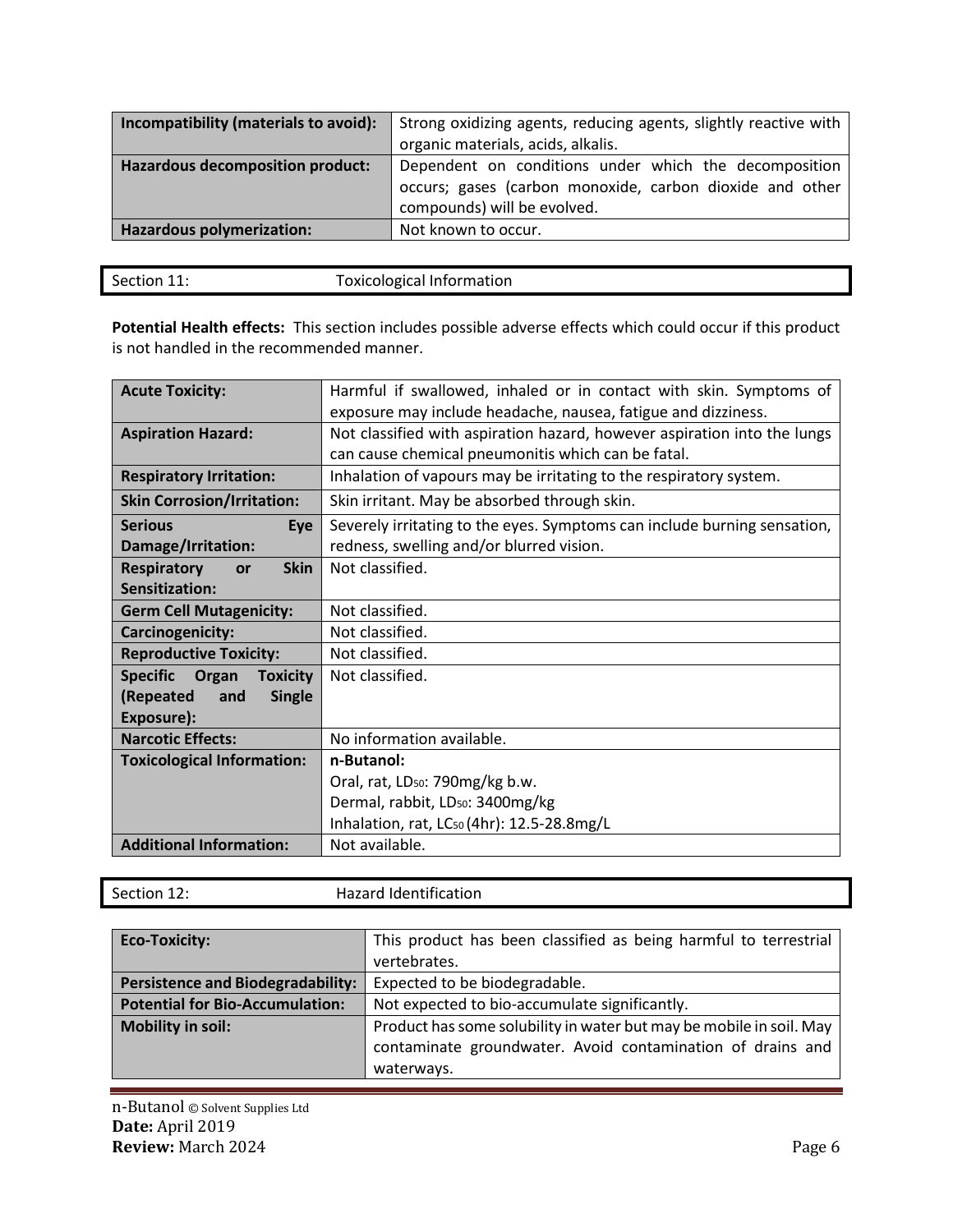| <b>Other Adverse Effects:</b> | * available.<br>NOT. |
|-------------------------------|----------------------|
|                               |                      |

| Section 13: | Disposal Considerations |
|-------------|-------------------------|
|             |                         |

#### **Disposal:**

Recover and recycle product through solvent recovery whenever possible. Send clean, dry drums to recycling facility or metal scrap re-claimer. Dispose of waste in accordance with Regional Authority or local council bylaws.

#### **Special Precautions:**

Ensure empty containers are vented and dry. Residues may cause an explosion hazard. Do not puncture, cut or weld unclean drums. Do not use empty drums for storing other products.

| Section 14: | <b>Transport Information</b> |
|-------------|------------------------------|
|             |                              |

This product is classified as a Dangerous Goods Class 3, Packing Group III. Please consult the Land Transport Rule: Dangerous Goods 2005, and NZS 5433:2012 Transport of Dangerous Goods on Land for information.

| <b>UN No</b>                 | 1120            |
|------------------------------|-----------------|
| <b>Proper Shipping Name:</b> | <b>BUTANOLS</b> |
| <b>Class:</b>                |                 |
| <b>Sub Risk:</b>             | ۰               |
| <b>Packing Group:</b>        | Ш               |
| Hazchem:                     | 2Υ              |
| <b>Marine Pollutant:</b>     | No              |



Section 15: Regulatory Information

**Hazardous substance according to the HSNO Act 1996 Hazardous Substances (Classification) Notice 2017.** 

**HSNO Substance Approval Code**: HSR001096; n-Butanol

Refer to Section 2 for hazardous classification and to [www.epa.govt.nz](http://www.epa.govt.nz/) for Controls and Conditions. For additional compliance information, refer to Worksafe NZ [www.worksafe.govt.nz](http://www.worksafe.govt.nz/)

| Section 16:        | Other Information       |
|--------------------|-------------------------|
| <b>Issue Date:</b> | April 2019.             |
| <b>Replaces:</b>   | SDS Dated 10 March 2014 |